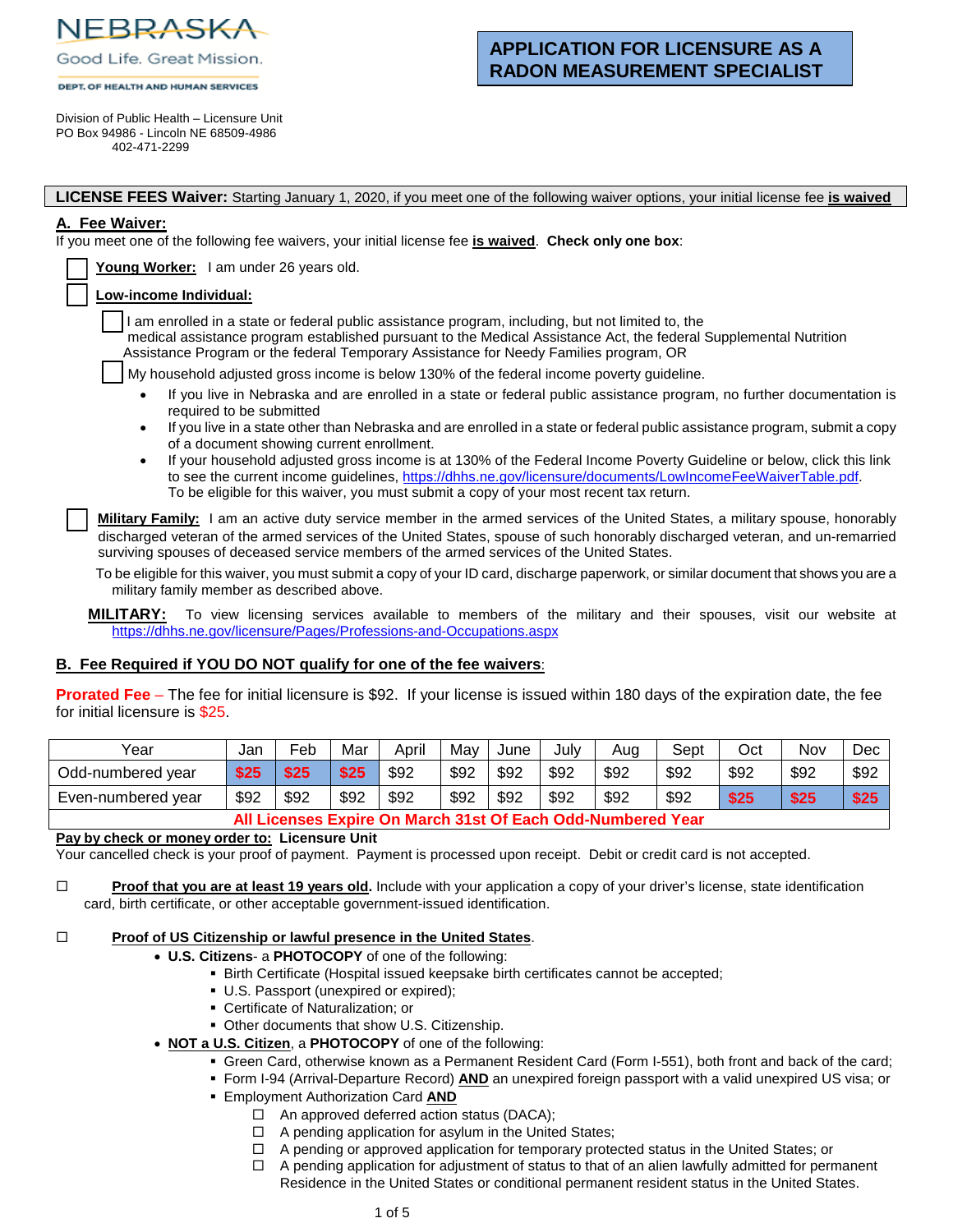□ Conviction Information: If you have EVER received a ticket from law enforcement or animal control, check the court system to see if the ticket is on your record as a misdemeanor or felony conviction. Speeding tickets are not misdemeanors or felonies. You are required to list ALL convictions (regardless of when they occurred) on the application; you are NOT required to list infractions, diversions or dismissals. Misdemeanor and felony convictions can either be processed through traffic or criminal court, so when you check with the county court/district court, you should ask for both traffic and criminal court misdemeanor/felony convictions.

### **If you have convictions**, **you must submit:**

(i) A copy of the court record related to all misdemeanor and felony convictions, that includes the statement of charges and final disposition, if the conviction(s) occurred in a state other than Nebraska;

(ii) An explanation of the events leading to the conviction (what, when, where, why) and a summary of actions that the applicant has taken to address the behaviors or actions related to the conviction; and

(iii) A letter from the applicant's probation officer addressing the terms and current status of the probation, if the applicant is currently on probation.

**If you had an alcohol and drug evaluation and/or completed treatment**, to assist the Board and Department in review of any drug and/or alcohol conviction(s), we encourage you to request that the treatment provider submit all evaluations and discharge summaries directly to the Department.

| The following provides SOME examples of convictions; this is NOT a complete list |                                                     |  |  |  |  |  |  |
|----------------------------------------------------------------------------------|-----------------------------------------------------|--|--|--|--|--|--|
| • MIP/ Tobacco Use by Minor                                                      | • Driving under Suspension / Revocation             |  |  |  |  |  |  |
| • DUI / DWI / Open Container                                                     | • License Vehicle without Liability Insurance       |  |  |  |  |  |  |
| • Controlled Substance                                                           | • False Information or Reporting                    |  |  |  |  |  |  |
| • Shoplifting / Theft / Burglary                                                 | • Reckless Driving / Leave the Scene of an Accident |  |  |  |  |  |  |
| • Unauthorized use of a Financial Transaction                                    | • Operator not Carrying License                     |  |  |  |  |  |  |
| • Disturbing the Peace                                                           | • Unlawful Display of Plates/Renewal tabs           |  |  |  |  |  |  |
| • Assault / Prostitution                                                         | • Park Rule Violation / Curfew Violation            |  |  |  |  |  |  |
| • Disorderly Conduct / Disorderly House                                          | • Dog at Large / Fail to Vaccinate Animal           |  |  |  |  |  |  |
| • Fail to Appear in Court                                                        | • Littering / Fireworks / Bad Check                 |  |  |  |  |  |  |

**NOTE:** If you have **any criminal charges or license disciplinary actions pending that result in a conviction** or license discipline, you are required to report such action to the Investigative Unit **within 30 days of the conviction or disciplinary action.** Reporting forms can be obtained at the following website: https[://dhhs.ne.gov/Pages/Investigations.aspx](https://dhhs.ne.gov/pages/investigations.aspx) or by phone 402-471-0175.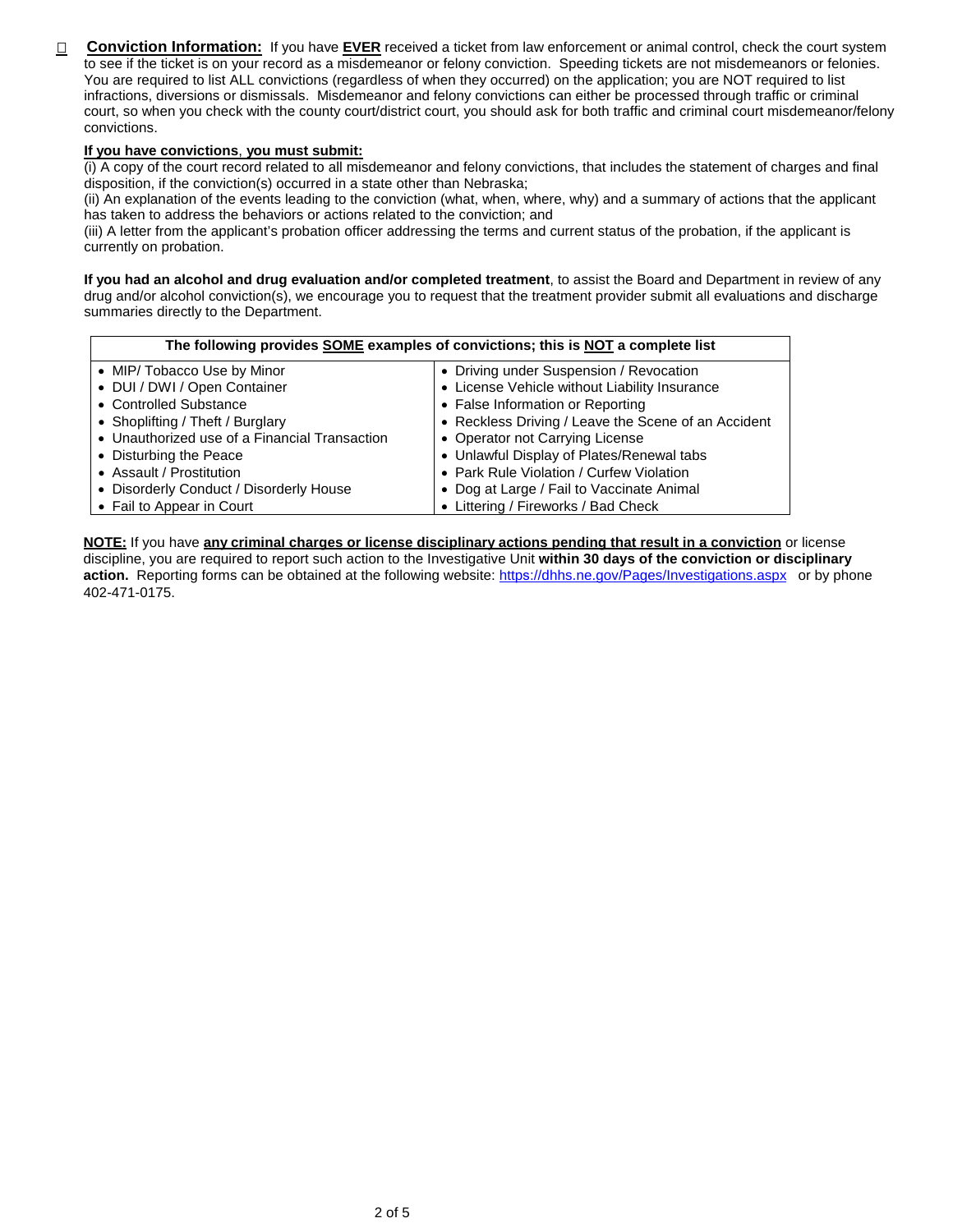# **This Application Can Be Completed Electronically, but Must Be Signed By the Applicant**

| Section A – Personal Information – This section is public information and will be displayed on the internet at                                                                                                                                                                                           |                   |                                                                |                                |                                             |  |            |                                                                                                           |  |  |  |  |
|----------------------------------------------------------------------------------------------------------------------------------------------------------------------------------------------------------------------------------------------------------------------------------------------------------|-------------------|----------------------------------------------------------------|--------------------------------|---------------------------------------------|--|------------|-----------------------------------------------------------------------------------------------------------|--|--|--|--|
| http://www.nebraska.gov/LISSearch/search.cgi. Note: All mailings from this office will be sent to the address                                                                                                                                                                                            |                   |                                                                |                                |                                             |  |            |                                                                                                           |  |  |  |  |
| you indicate below. If you change your address, you must notify this office.                                                                                                                                                                                                                             |                   |                                                                |                                |                                             |  |            |                                                                                                           |  |  |  |  |
| Legal                                                                                                                                                                                                                                                                                                    | First:            |                                                                |                                | Middle/MI:                                  |  |            | Last:                                                                                                     |  |  |  |  |
| Name                                                                                                                                                                                                                                                                                                     |                   |                                                                |                                |                                             |  |            |                                                                                                           |  |  |  |  |
| Maiden<br>Name:<br>Name                                                                                                                                                                                                                                                                                  |                   |                                                                |                                | Other names you are known as (aka), if any: |  |            |                                                                                                           |  |  |  |  |
| Current<br>Mailing                                                                                                                                                                                                                                                                                       | Street/Box/Route: |                                                                |                                |                                             |  |            |                                                                                                           |  |  |  |  |
| Address                                                                                                                                                                                                                                                                                                  | City:             |                                                                |                                | State:                                      |  |            | Zip:                                                                                                      |  |  |  |  |
| Place of<br><b>Business</b>                                                                                                                                                                                                                                                                              |                   | Name and Address of Licensed Radon Business you will work for: |                                |                                             |  |            |                                                                                                           |  |  |  |  |
| Employers<br>Phone Number                                                                                                                                                                                                                                                                                |                   |                                                                |                                |                                             |  |            |                                                                                                           |  |  |  |  |
|                                                                                                                                                                                                                                                                                                          |                   |                                                                |                                |                                             |  |            | Additional Information - This section is not public information and will not be displayed on the internet |  |  |  |  |
| Date of Birth<br>(Month/Day/Year):                                                                                                                                                                                                                                                                       |                   |                                                                |                                | Place of Birth - City/State or Country      |  |            |                                                                                                           |  |  |  |  |
| Check the                                                                                                                                                                                                                                                                                                |                   |                                                                | Social Security Number (SSN)   |                                             |  | <b>SSN</b> |                                                                                                           |  |  |  |  |
| Appropriate<br>$Box(s)$ :                                                                                                                                                                                                                                                                                |                   |                                                                | Alien Registration Number (A#) | A#                                          |  |            |                                                                                                           |  |  |  |  |
| If you have both a SSN and an A#, you must report both. Neb. Rev. Stat. §38-123 mandates disclosure of your social<br>security number to DHHS. Although your number is not public information, DHHS may disclose it for child support<br>enforcement purposes and to the Nebraska Department of Revenue. |                   |                                                                |                                |                                             |  |            |                                                                                                           |  |  |  |  |
| Telephone #:                                                                                                                                                                                                                                                                                             | Fax $#$ :         |                                                                | E-Mail<br>Address:             |                                             |  |            |                                                                                                           |  |  |  |  |
|                                                                                                                                                                                                                                                                                                          |                   |                                                                |                                |                                             |  |            |                                                                                                           |  |  |  |  |
| Have you ever been denied the right to take a license examination in any State?                                                                                                                                                                                                                          |                   |                                                                |                                |                                             |  |            |                                                                                                           |  |  |  |  |
| Yes<br>No<br>If yes, explain:                                                                                                                                                                                                                                                                            |                   |                                                                |                                |                                             |  |            |                                                                                                           |  |  |  |  |

# **Section B – Initial Training and Course Information:**

All applicants must provide a **certificate of successful completion of the training course** issued by the training provider.

All applicants must provide the **official documentation of the test scores** obtained on the NRPP (National Radon Proficiency Program) / NRSS (National Radon Safety Board) examination.

| Name of Course:                                                                                                                           |                                                                          |  |  |  |  |
|-------------------------------------------------------------------------------------------------------------------------------------------|--------------------------------------------------------------------------|--|--|--|--|
| Number of Course Hours:                                                                                                                   |                                                                          |  |  |  |  |
| <b>Training Provider:</b>                                                                                                                 |                                                                          |  |  |  |  |
| Location:                                                                                                                                 |                                                                          |  |  |  |  |
| Date Completed:                                                                                                                           |                                                                          |  |  |  |  |
|                                                                                                                                           | <b>Information Relating to Military Education, Training, or Service:</b> |  |  |  |  |
| If you have completed education, training, or service that you believe is substantially similar to the education or training required for |                                                                          |  |  |  |  |

this credential while you were a member of the armed forces of the United States, active or reserve, the National Guard of any state, the military reserves of any state, or the naval militia of any state, you may submit such evidence with your application for review.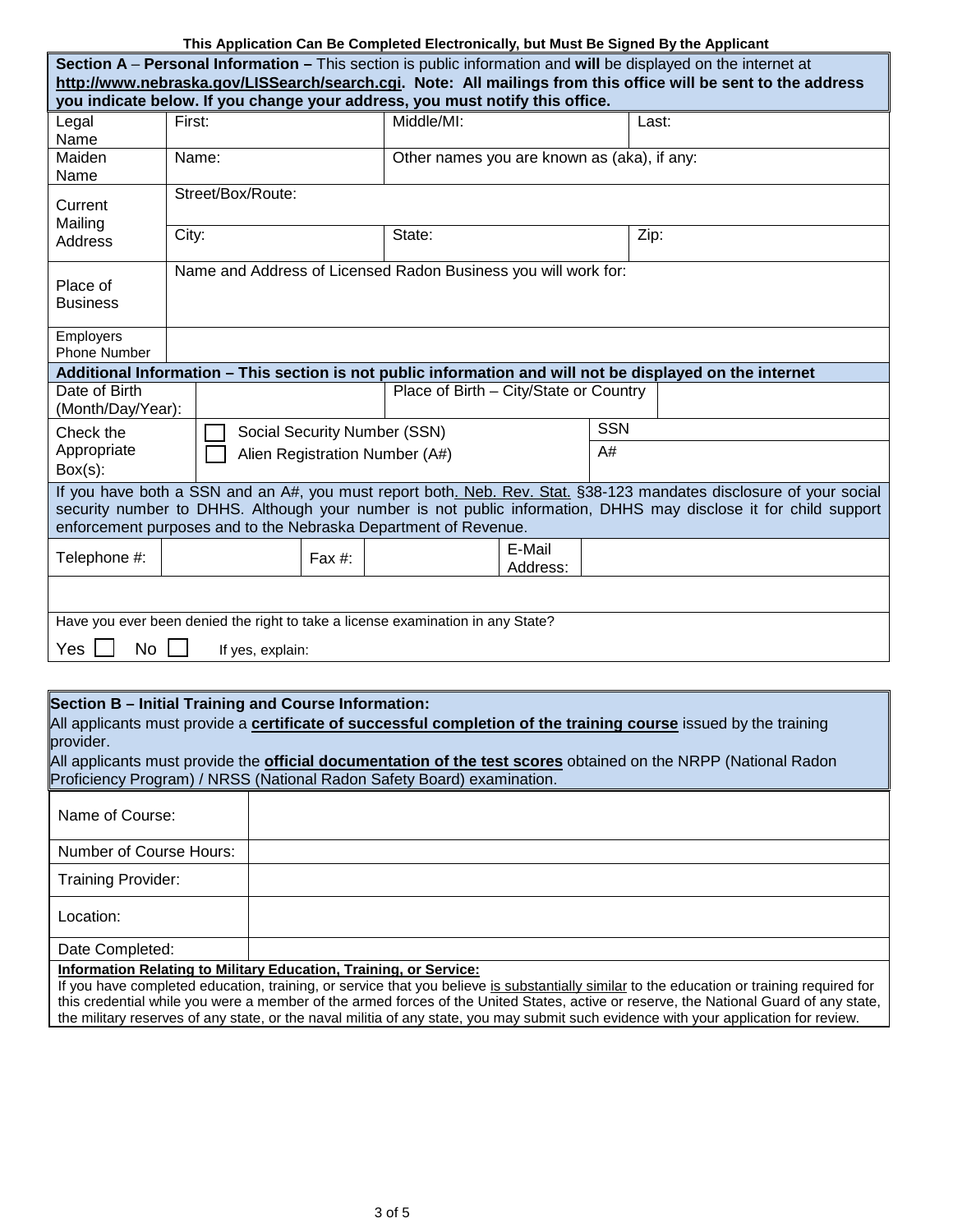| Section C - Conviction And Licensure Information - Failure to disclose any such conviction or disciplinary action,<br>regardless of when the action occurred, could result in disciplinary action, including, but not limited to, payment of a civil<br>penalty. Answer each of the following questions by placing a check mark in the appropriate box (yes or no) and<br>completing the information requested. All 'yes' responses MUST be explained in detail and you must submit the<br>requested documentation.                                                                                                                                                                                               |                                                                                                                                                                                              |  |  |  |  |  |  |  |  |  |
|-------------------------------------------------------------------------------------------------------------------------------------------------------------------------------------------------------------------------------------------------------------------------------------------------------------------------------------------------------------------------------------------------------------------------------------------------------------------------------------------------------------------------------------------------------------------------------------------------------------------------------------------------------------------------------------------------------------------|----------------------------------------------------------------------------------------------------------------------------------------------------------------------------------------------|--|--|--|--|--|--|--|--|--|
|                                                                                                                                                                                                                                                                                                                                                                                                                                                                                                                                                                                                                                                                                                                   | Type of Crime or<br>Name of Court/Entity<br>Date of<br>Yes<br>No<br>Licensure Action<br><b>Taking Action</b><br>Action                                                                       |  |  |  |  |  |  |  |  |  |
| Have you ever been<br>convicted in any<br>jurisdiction of a<br>misdemeanor or felony?                                                                                                                                                                                                                                                                                                                                                                                                                                                                                                                                                                                                                             |                                                                                                                                                                                              |  |  |  |  |  |  |  |  |  |
|                                                                                                                                                                                                                                                                                                                                                                                                                                                                                                                                                                                                                                                                                                                   |                                                                                                                                                                                              |  |  |  |  |  |  |  |  |  |
| If you answered YES to the question above, you must submit the following documents with your application:<br>• Copy of the court record(s), which includes charges and disposition;<br>• Written explanation of the events leading to the conviction(s) (what, when, where, why) and a summary of actions you have taken to<br>address the behaviors/actions related to the conviction(s);<br>• All addiction/mental health evaluations and proof of treatment, if the conviction(s) involved a drug and/or alcohol related offense and if<br>treatment was obtained and/or required;<br>• A letter from your probation officer addressing probationary conditions and status, if you are currently on probation. |                                                                                                                                                                                              |  |  |  |  |  |  |  |  |  |
| The following questions relate to a credential(s) that you hold or have held in health services, health related<br>services or environmental services in Nebraska or another jurisdiction.                                                                                                                                                                                                                                                                                                                                                                                                                                                                                                                        |                                                                                                                                                                                              |  |  |  |  |  |  |  |  |  |
| <b>Yes</b><br>No<br>Do you hold or have you held a credential in another state?                                                                                                                                                                                                                                                                                                                                                                                                                                                                                                                                                                                                                                   |                                                                                                                                                                                              |  |  |  |  |  |  |  |  |  |
| If yes, what State?                                                                                                                                                                                                                                                                                                                                                                                                                                                                                                                                                                                                                                                                                               |                                                                                                                                                                                              |  |  |  |  |  |  |  |  |  |
|                                                                                                                                                                                                                                                                                                                                                                                                                                                                                                                                                                                                                                                                                                                   | Has your license ever been: Denied; Refused Renewal; Limited; Suspended; Revoked; or<br>Yes<br>No<br>had other disciplinary measures taken against it? If yes you must request the following |  |  |  |  |  |  |  |  |  |
|                                                                                                                                                                                                                                                                                                                                                                                                                                                                                                                                                                                                                                                                                                                   | documents be sent directly to this office:<br>Certification of your credential in another state; and                                                                                         |  |  |  |  |  |  |  |  |  |
| Official Documents from the State Board in which the disciplinary action was taken<br>$\bullet$                                                                                                                                                                                                                                                                                                                                                                                                                                                                                                                                                                                                                   |                                                                                                                                                                                              |  |  |  |  |  |  |  |  |  |
|                                                                                                                                                                                                                                                                                                                                                                                                                                                                                                                                                                                                                                                                                                                   |                                                                                                                                                                                              |  |  |  |  |  |  |  |  |  |
| Section D - Practice Prior To License - An individual who practices prior to issuance of a license is subject to<br>assessment of an Administrative Penalty of \$10 per day up to \$1,000, or such other action as provided in the statutes<br>and regulations governing this license.                                                                                                                                                                                                                                                                                                                                                                                                                            |                                                                                                                                                                                              |  |  |  |  |  |  |  |  |  |
| <b>Yes</b><br><b>No</b>                                                                                                                                                                                                                                                                                                                                                                                                                                                                                                                                                                                                                                                                                           |                                                                                                                                                                                              |  |  |  |  |  |  |  |  |  |
|                                                                                                                                                                                                                                                                                                                                                                                                                                                                                                                                                                                                                                                                                                                   | Have you practiced Radon Measurement in Nebraska prior to submitting this application?                                                                                                       |  |  |  |  |  |  |  |  |  |
| If yes, what is the actual number of days you practiced in Nebraska without a license and<br># of days:<br>what is the business name, location and telephone number of the practice.                                                                                                                                                                                                                                                                                                                                                                                                                                                                                                                              |                                                                                                                                                                                              |  |  |  |  |  |  |  |  |  |
| <b>Business Name:</b><br>Phone #<br>Address:                                                                                                                                                                                                                                                                                                                                                                                                                                                                                                                                                                                                                                                                      |                                                                                                                                                                                              |  |  |  |  |  |  |  |  |  |